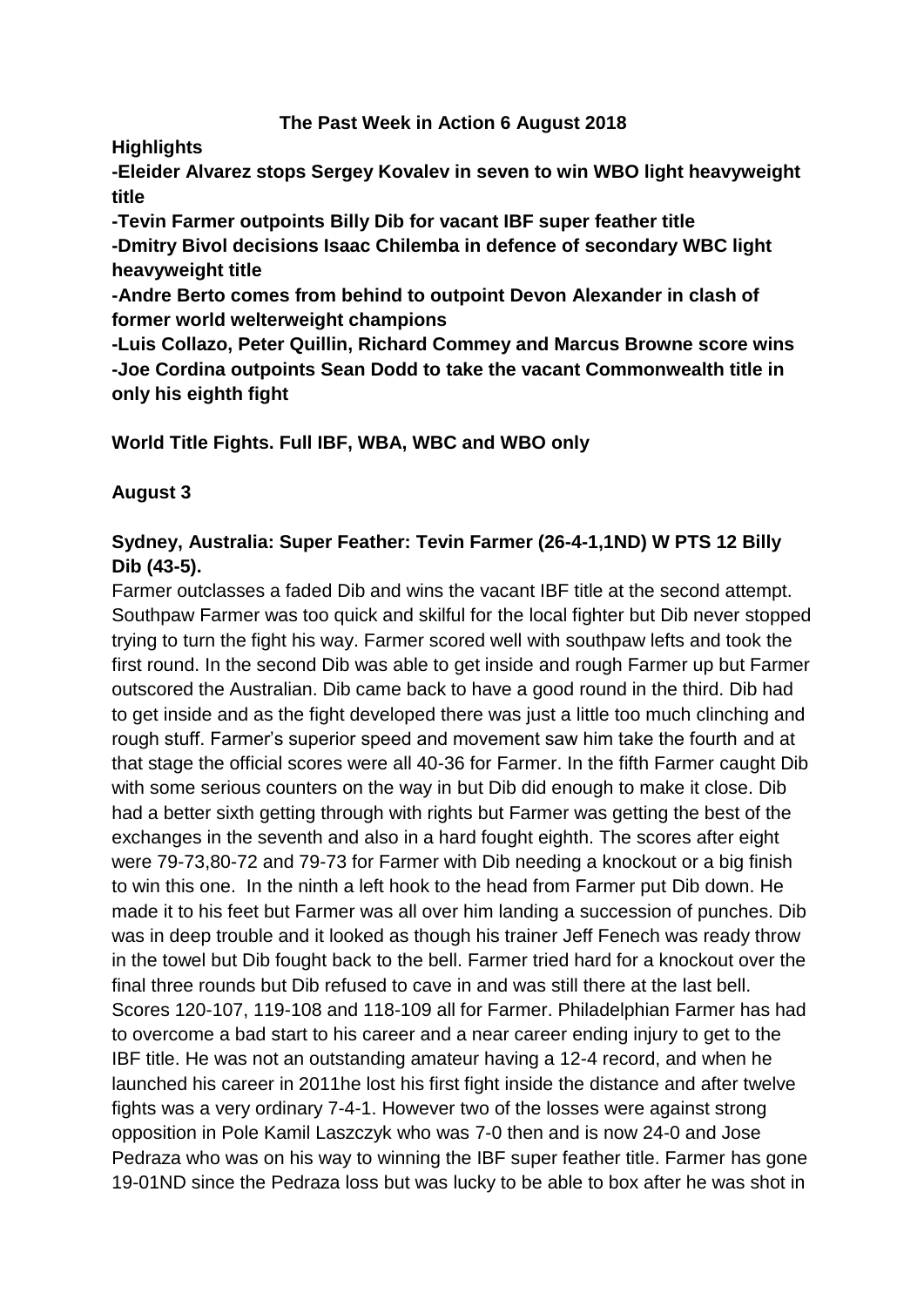the left hand last year. He was at his niece's birthday party when a family fight saw someone with a gun firing some shots and Farmer was wounded trying to disarm the man. He fought for the vacant IBF title in December and lost a split decision to Kenichi Ogawa but the Japanese fighter tested positive for the banned substance androstanediol so the title remained vacant until now. Farmer resents the way some fighters showed no interest in fighting him when he did not have a title and has now put out a challenge to WBA champion Gervonta Davis. Dib, 32, announced his retirement. He was IBF featherweight champion losing the title in his third defence and lost to Takashi Miura in a challenge for the WBC super feather title in 2015 and has been one of the most successful Australian fighters over the past few years.

## **August 4**

## **Atlantic City, NJ, USA: Light Heavy: Eleider Alvarez (24-0) W TKO 7 Sergey Kovalev (32-3-1).**

## **Alvarez vs. Kovalev**

The biter bit or should I say the Krusher crushed. Kovalev was in front on all three cards until a huge right in the seventh from underdog Alvarez led to three knockdowns and the WBO title passing to Alvarez.

#### **Round 1**

In a fast-paced start Kovalev did most of the scoring with his left jab. Both were wary of the others power and Kovalev was just stabbing home his jab and getting back out of range. Alvarez did very little.

#### **Score 10-9 Kovalev**

#### **Round 2**

Alvarez was more active in the second landing a strong jab and a right to the head of Kovalev. After that Kovalev was the one pressing the fight. He was letting his hands go more than in the first round but neither fighter was committing himself and Alvarez's early work just gave him the edge.

## **Score 10-9 Alvarez Tied 19-19**

## **Round 3**

This round was Kovalev's. They both scored with thudding jabs but Kovalev increased his work rate. He was making more use of left hooks landing to head and body and getting through with some clubbing rights.

## **Score 10-9 Kovalev Kovalev 29-28**

#### **Round 4**

Things suddenly heated up in this one. Alvarez came out and quickly fired a series of hooks. Kovalev forced the Colombian onto the back foot and began to march forward throwing and landing with left hooks and right crosses and Alvarez was under heavy pressure. Alvarez threw a dangerous right at the end of the round but Kovalev was throwing more and landing more.

## **Score 10-9 Kovalev Kovalev 39-37 Official scores: 39-37, 39-37 and 39-37 all for Kovalev Round 5**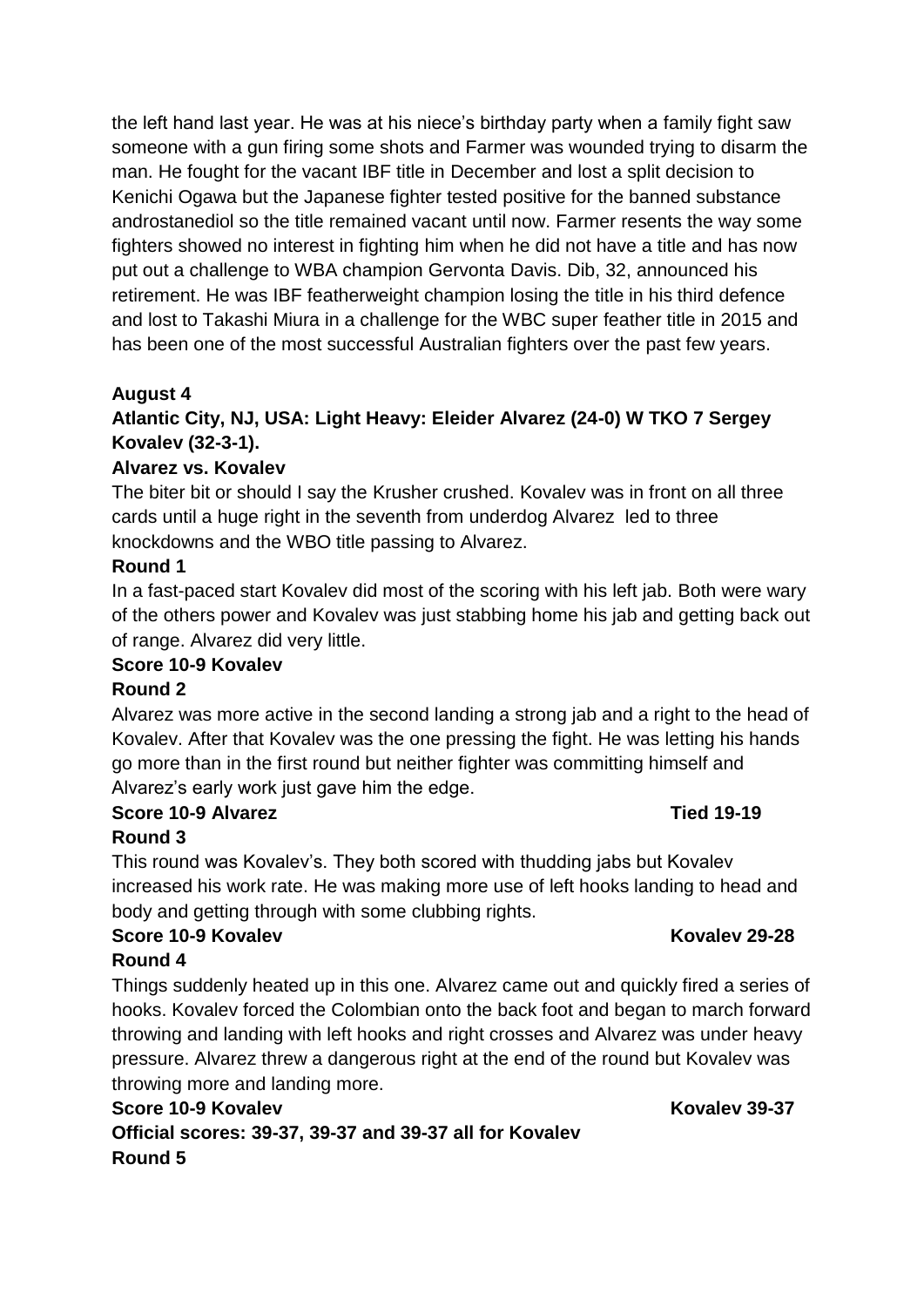This was a close one. Once again Alvarez was sharpest at the start firing hooks with Kovalev looking only to throw single punches. Kovalev picked up the pace late in the round but Alvarez looked to have nicked it.

#### **Score 10-9 Alvarez <b>Kovalev** 48-47 **Round 6**

Kovalev's round. He was taking to fight to Alvarez scoring with left hooks to the body and rights to the head with very little coming back from Alvarez. Kovalev kept up the pressure and bounced a couple of hard right off Alvarez's head.

# **Score10-9 Kovalev Kovalev 58-56**

## **Round 7**

Alvarez changed tactics in this round. Instead of backing up he was standing in front of Kovalev and punching with him. Kovalev was more accurate and Alvarez missed with a huge swinging right. Kovalev scored with a couple of jabs but as he backed up with his left held low Alvarez landed a booming right cross to the side of Kovalev's head. Kovalev staggered back a couple of steps and then went down heavily on his rump. He got up immediately and after the eight count Alvarez jarred his head with a jab and landed a hard right. Kovalev tried a couple of jabs and landed a good right but Alvarez walked through them and landed a left and a right to the head of Kovalev and he went down landing on his side. He was up quickly and the referee had a long look at him and tested him with the sideways walking before letting the fight continue. Kovalev took a couple of steps forward and Alvarez landed a huge right and a left hook that put Kovalev down again and the fight was waived off.

## **Official scores at the time of the stoppage were 59-55 twice and 58-56 all for Kovalev.**

Alvarez, a 34-year-old Colombian based in Montreal had spent 14 months waiting for the WBC to order a fight with Adonis Stevenson so switched his attention to Kovalev. The 14 month lay-off might explain his hesitant start but after five points wins in his last six fights he found the power here to overwhelm Kovalev and take the WBO title. The idea of having Dmitry Bivol on this same show was as a taster for Kovalev vs. Bivol but that is now history and it may be that Alvarez will look towards Artur Beterbiev if that can be worked. Ironically Beterbiev went to court to try to cut his ties with Yvon Michel and lost and Alvarez is with Michel. At 35 perhaps time has caught up with Kovalev but he was careless and overconfident and left himself open to this crushing loss. He was doing well until the bomb landed so it is much too early to write him off.

## **August 3**

#### **Farmer Dib undercard:**

## **Super Welter: Tim Tszyu (10-0) W KO 1 Steve Ferdinandus (27-16-1,1ND). Bantam: Brock Jarvis (14-0) W KO 1 Yotchanchai Yakaeo (26-12,1ND). Tszyu vs. Ferdinandus**

Young Tszyu does not need farcical fights like this. The talented son of Kostya put away Indonesian oldie Ferdinandus in 74 seconds. A right that seemed to brush past the Indonesians head saw Ferdinandus go down and get counted out. Eighth win by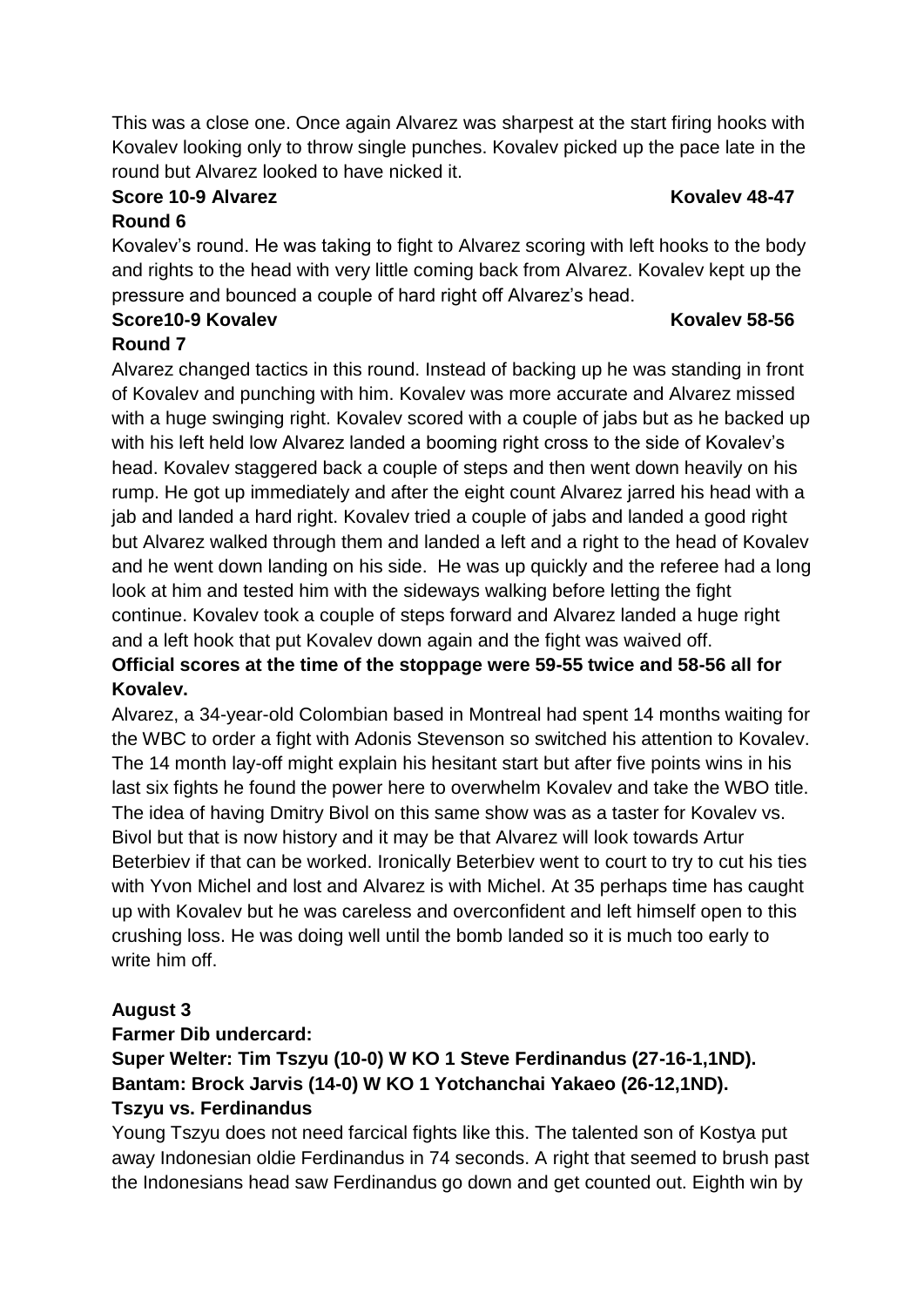KO/TKO for the Sydney 23-year-old and second defence of his WBC Asian Boxing Council Continental title but the WBC will not be happy to be associated with this rubbish. The 37-year-old Ferdinandus falls to nine losses by KO/TKO.

#### **Jarvis v. Yakaeo**

Jarvis also got this one over early. Jarvis towered over the 5'  $3\frac{1}{2}$  Thai and put him down early with body punches. Yakaeo beat the count but was flattened by a left hook. The 20-year-old Jarvis has won 13 of his 14 fights by KO/TKO seven of them in the first round. No real tests yet but he has done what he has been asked to do. He is trained by Jeff Fenech. The way that came about was that his uncle, who played one test for the Australian cricket team, played a big part in getting a young Fenech off the streets and into a gym for the first time so when Brock's father took him to Fenech the former world champion gave the kid a try and was so impressed he agreed to take over training him. Sixth loss by KO/TKO for little Yakaeo.

## **Las Vegas, NV, USA: Light: Ladarius Miller (17-1) W PTS 10 Dennis Galarza (16-4). Super Light: Juan Heraldez (14-0) W PTS 10 Kevin Watts (12-3). Light: Sharif Bogere (32-1,1ND) W PTS 10 Oscar Bravo (22-8). Super Feather: Omar Douglas (19-2) W PTS 8 Lydell Rhodes (26-3-1). Miller vs. Galarza**

## Miller marches on and moves to eight wins in a row with unanimous decision over Galarza. It was a fight that rarely caught fire and was a bit untidy at times. Southpaw Miller's extra speed and some crisp left hooks were enough to give him the edge. The fight took a couple of rounds to warm up with neither fighter really in control but with Miller having the edge in some close rounds. There was more action over the middle rounds. Miller rocked Galarza with a left in the sixth but Galarza and was just the busier fighter. Miller was down in the ninth but it was correctly ruled a slip but it unsettled Miller and Galarza had Miller hurt late in the round. Miller boxed carefully in the last which probably went to Galarza. Scores 99-91, 97-93 and 96-94 all for Miller. The 25-year-old from Memphis is part of Floyd Mayweather Jr's team and this is his eighth win on the bounce. He was going ten rounds for the first time. Miller competed at the US national Championships and the Police Athletic League Tournament but failed to get through the last chance qualifiers for the US Team for the 2012 Olympics. Two tough fights and two losses for Brooklyn's Galarza .He lost a unanimous decision to Edner Cherry in April with two judges seeing it a 96-94 for Cherry so very close.

#### **Heraldez vs. Watts**

Heraldez must have been hoping for an early night when he floored Watts with a left in the first round but Watts made it out of the round and went the distance so Heraldez had to settle for the unanimous verdict. Watts tried hard to claw back those two points from the 10-8 round perhaps too hard as Heraldez was able to score effectively with counters. Despite his efforts Watts never really managed to get a foothold in the fight. He landed occasional left hooks but was outboxed and outscored by Heraldez. Scores 98-91 twice and 100-89 for Heraldez. He is making good progress with wins over decent level opponents Reyes Sanchez and unbeaten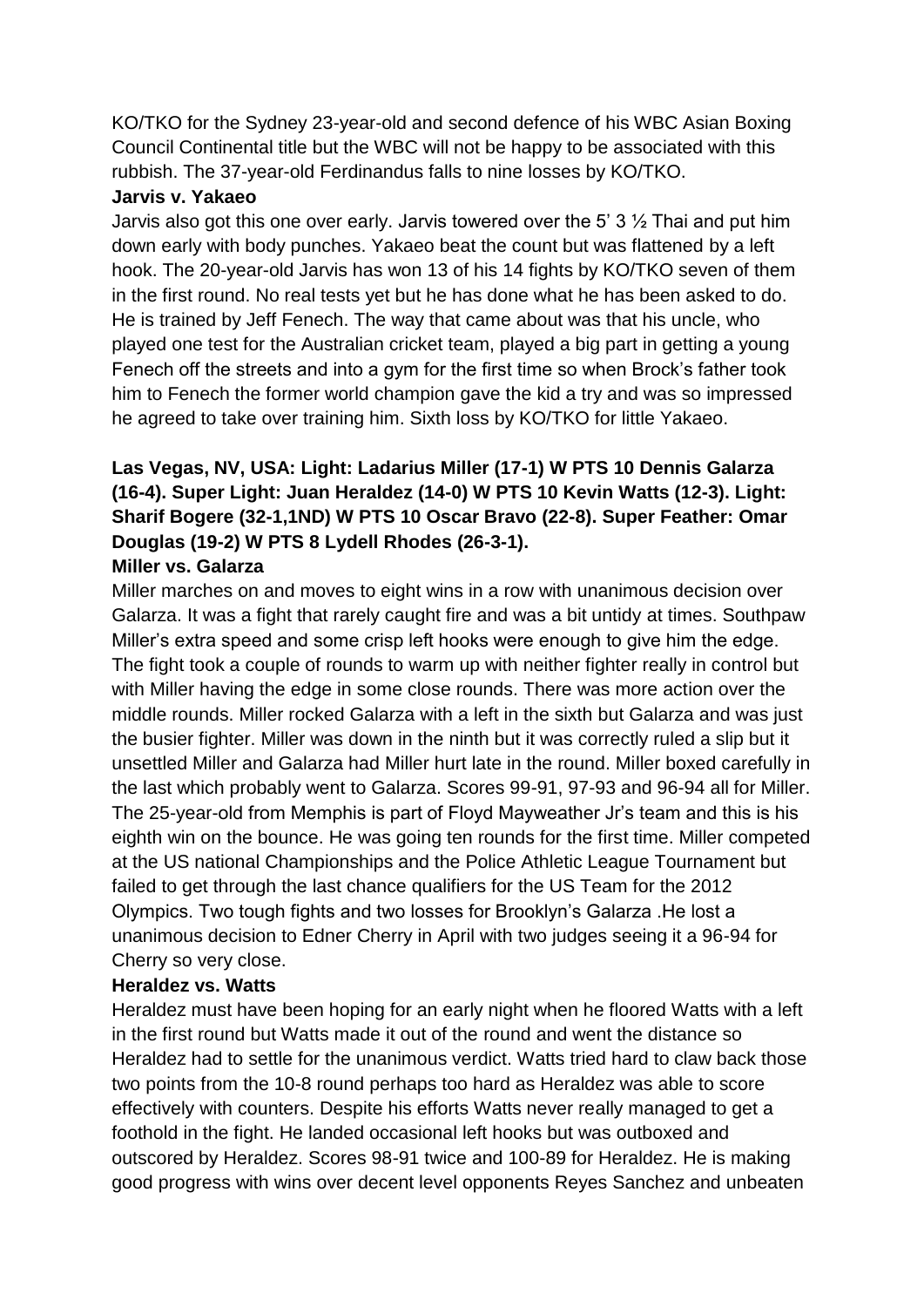Jose Borrego. Californian "Playboy" Watts has had mixed results. He beat useful Pole Michal Chudecki but then lost successive fights against Eddie Ramirez and Borrego only to rebound with a win over 15-1 Ryan Karl.

#### **Bogere vs. Bravo**

Ugandan Bogere is a couple of levels about Chilean Bravo. Bogere hurt Bravo early and then dominated him from there. The Ugandan was too quick and punished Bravo from the outside. By the end of the third Bravo was cut over his left eye and that side of his face also began to swell. Bravo put in a big effort over the middle rounds but his cut had worsened and Bogere's lead was never threatened and he ran out a clear winner. Scores 98-91 twice and 100-90; The 29-year-old "Lion" lost to Richar Abril for the vacant WBA light title in 2013 and although he is now 9-0,1ND against some good level opposition he is not in the ratings so no title shot on the horizon. Brave Bravo is 1-5 in his last 6 but the losses have all been in tough matches including opponents such as Diego Magdaleno, Mason Menard and Saul Rodriguez.

#### **Douglas vs. Rhodes**

Douglas takes a successful second step on his climb back to the top level with unanimous decision over Rhodes. Scores 79-73 for Douglas on all three cards.. The 27-year-old from Delaware won his first 17 fights before suffering back-to-back losses to Javier Fortuna and Edner Cherry in close fights. Rhodes was also rebuilding after back-to-back losses. His were to Sergey Lipinets and Cherry but neither fight was close, He scored a couple of wins in 2016 but was inactive until returning with a win in April this year.

**Melbourne, Australia: Super Welter: Dwight Ritchie (18-1) W PTS 10 Joel Camilleri (15-451).** Former Australian and OPBF champion Ritchie gets a win but Camilleri makes him fight hard for it. Ritchie had built a winning lead and although he was -cut over left eye from a clash of heads in the ninth he was able to box his way to victory. Scores 97-94 twice and 96-94 for Ritchie. The 26-year-old "Fighting Cowboy" had his first four wins wiped off his record when it was found he had turned pro at 17 below the allowed age for a pro. He wins the vacant IBF Australasian title and is currently Australian No 1. Fellow Australian Camilleri was 6-0-1 in his last 7 and his profile received a boost from his display here.

## **Mexico City, Mexico: Bantam: Victor Lopez (14-6-1) W TKO 2 Antonio Tostado**

**(22-7).** Lopez wins the vacant WBC Latino title with victory over former victim Tostado. Lopez was always in control here. He landed some hard jabs and body blows in the first and ended it in the second. An overhand right shook Tostado and forced him to the ropes. Lopez landed a couple of hooks to the body and then continued to batter at Tostado until the referee stopped the fight. Sixth win by KO/TKO for Lopez and sixth win in his last seven fights. He outpointed Tostado over six rounds in December 2013 although it does not show on his record. Tostado had won his last seven fights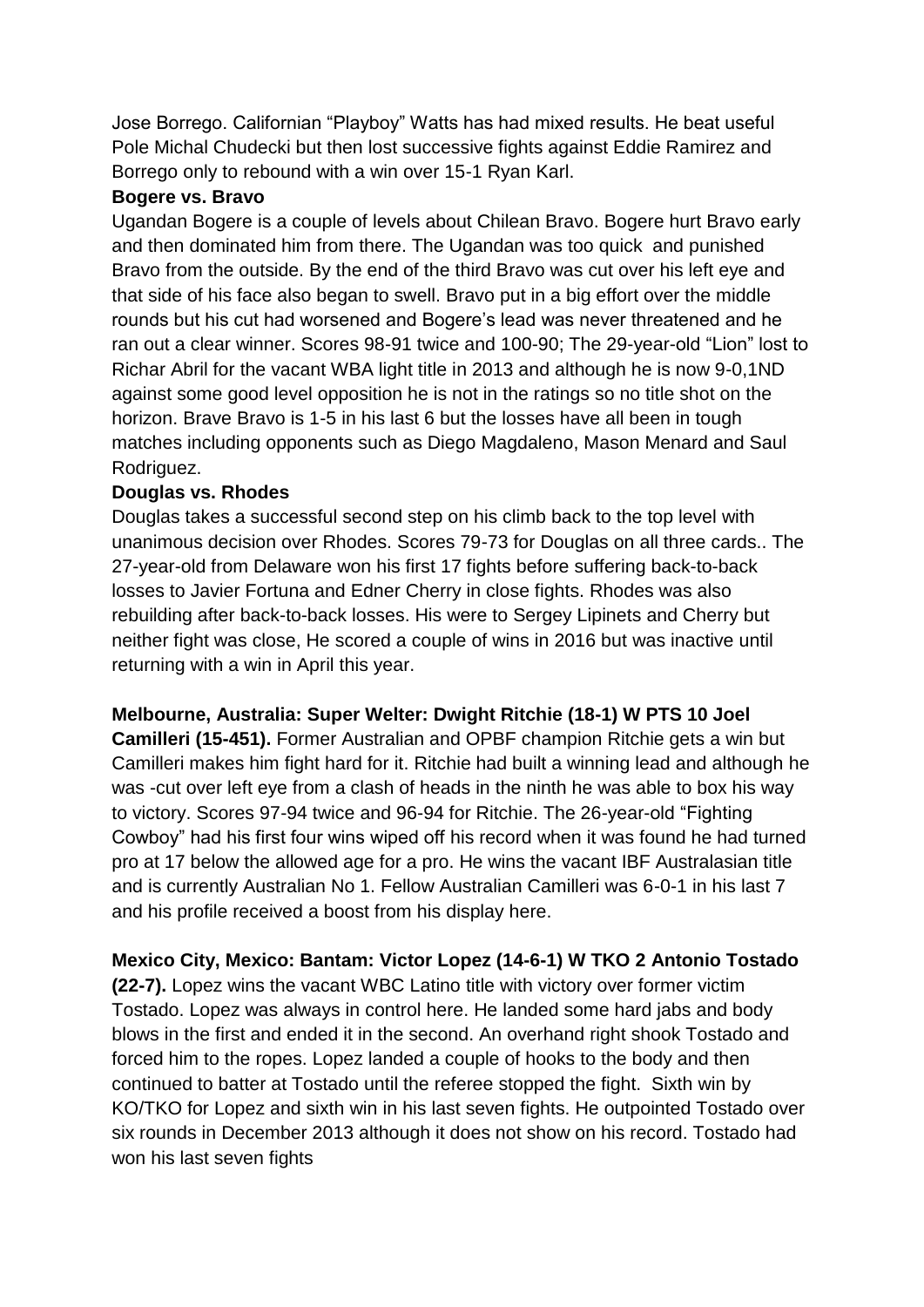## **Swakopmund, Namibia: Middle: Lukas Ndafoluma (12-1) W RTD 3 Ebenestus Kaangundue (6-3). Super Feather: Jeremiah Nakathila (16-1) W KO 4 Wilson Masamba (29-11-1). Super Feather: Onesmus Nekundi (9-5-2) W PTS 10 Abraham Ndauendapo (16-7).**

## **Ndafoluma vs. Kaangundue**

An all-Namibian contest sees "The Demolisher" Ndafoluma beat Kaangundue after three rounds. Ndafoluma just punched too hard for Kaangundue and put him down in the third. Kaangundue climbed off the floor and survived to the bell but then retired. Ndafoluma wins the vacant WBFederation Inter-Continental title. This is his fourth win by KO/TKO,. He has won his last seven fights including an impressive win in November beating 19-1 Craig Cunningham in Manchester. First loss by KO/TKOfor former National title challenger Kaangundue.

#### **Nakathila vs. Masamba**

" Low Key" Nakathila gets another inside the distance win with kayo of Malawian Masamba. This was never going to last long as Nakathila was finding gaps for some sharp punches from the first round. He put Masamba down in the third but just failed to end the fight. No problem in the fourth as a left hook put Masamba down and out. Fourth defence of his WBO African title and twelfth win by KO/TKO. His only loss is a majority decision in Russia against the current WBO No 3 Evgeny Chuprakov so he can fight. Fourth inside the distance loss for Masamba. At 5'3" Masamba is too small to be completive against a fighter such as Nakathila.

#### **Nekundi vs. Ndauendapo**

In another all-Namibian match a mild upset sees Nekundi take the split decision against home town fighter Ndauendapo. Nekundi built an early lead before Ndauendapo staged a strong finish and came close to bridging the gap but not quite. Scores 97-93 and 96-94 to Nekundi and 96-94 to Ndauendapo. Nekundi, a former Namibian featherweight champion, wins to vacant WBFederation African title. Ndauendapo continues a poor run and is 1-5 in his last 6 fights.

#### **August 4**

#### **Alvarez vs. Kovalev undercard**

**Atlantic City, NJ, USA: Light Heavy: Dmitry Bivol (14-0) W PTS 12 Isaac Chilemba (25-5-2). Middle: Denis Douglin (21-6) W PTS 10 Vaughan Alexander (12-1). Super Welter: Bakhram Murtazaliev (13-0) W KO 1 Fernando Carcamo (23-9). Super Welter: Frank Galarza (20-2-2) W KO 2 Alex Duarte (13-6-1).Light; Karl Dargan (18-1) W PTS 6 Jonathan Perez (37-22).**

#### **Bivol vs. Chilemba**

Bivol retains the secondary WBA title with unanimous decision over experienced Chilemba. As expected Bivol proved too quick, too clever and too accurate for Chilemba.. The Russian dominated the first half of the fight scoring with string of precisely placed jabs and strong rights. Although physically the bigger man Chilemba was constantly forced onto the back foot by the jab but kept firing punches. He had some success with his own jab but anything harder was usually blocked or dodged. Bivol was going for power and accuracy not quantity and Chilemba was actually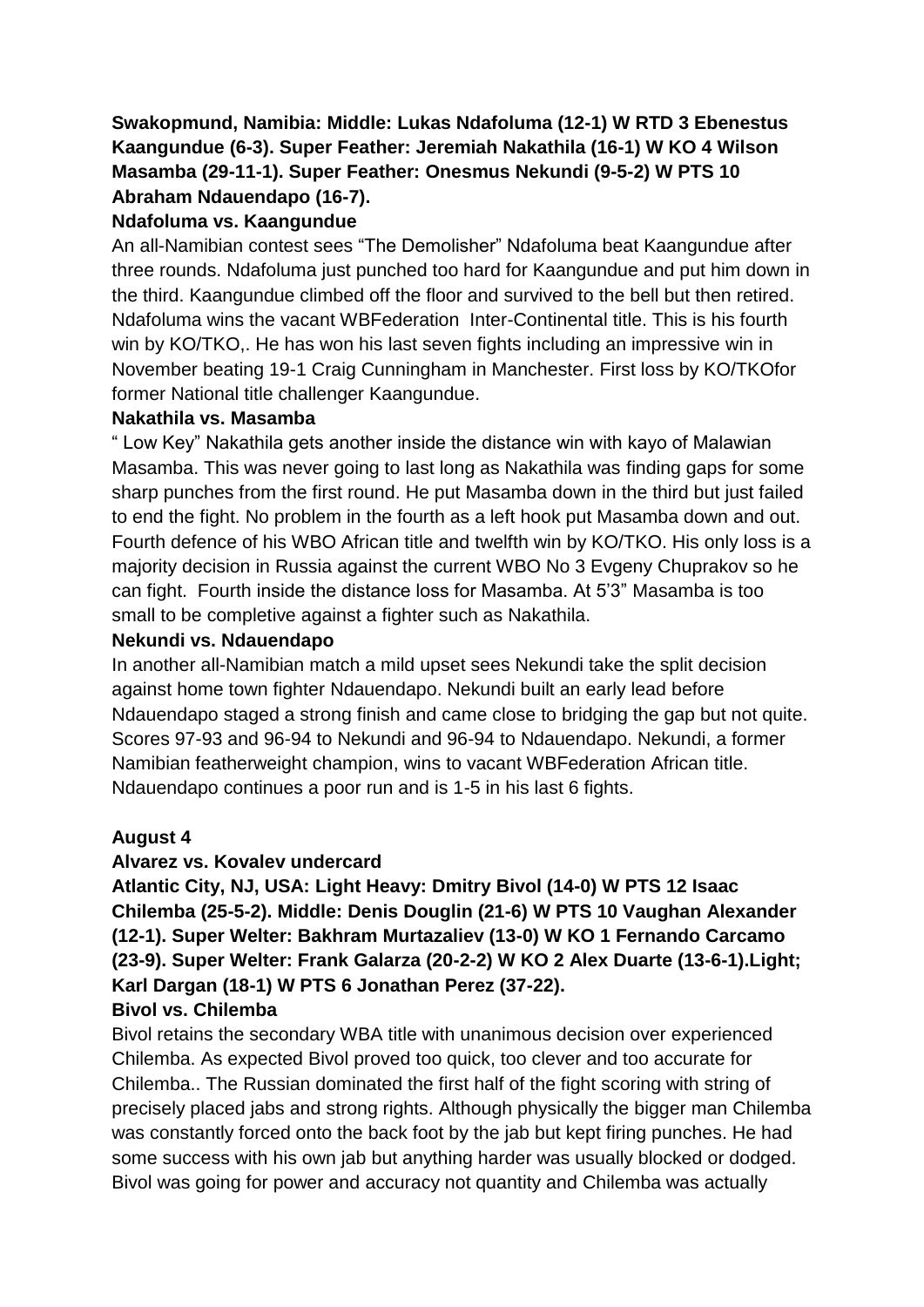throwing more but missing more. Bivol was aiming to get an impressive win to nail down a fight with Kovalev but to really make a statement he needed to beat Chilemba inside the distance. Chilemba has only failed to go the distance once and that was on a retirement when he suffered a broken hand against Olek Gvozdyk in 2016. Bivol had a big lead after four rounds with all three judges seeing it 40-36 for the Champion With his dominance over the first six rounds it was possible that Bivol might get that inside the distance win but Chilemba has a good chin and proved too resilient and the crowd became restless over Bivol's failure to provide enough excitement. After eight rounds Bivol was 80-72 in front on two cards and 79-73 on the other so still totally in control but again there were a few boos from those disappointed that Bivol was not showing the power that had wiped out eleven of his victims. Bivol seemed to dial back his attacks leading to the suspicion he may have injured his right hand and Chilemba whilst not winning rounds was more competitive. There was some good action in the ninth and tenth but no real excitement as Bivol boxed his way to the win. Scores 120-108 twice and 116-112 for Bivol with the last judge generously giving Chilemba three of the last four rounds. Second defence of the secondary title for the 27-year-old Kyrgyzstan-born Russian. He can do a lot better than this and will have to if he hopes to win a full title. South African-based Malawian Chilemba, 31, drew with Tony Bellew back in 2013 and lost on a majority decision to Eleider Alvarez in 2015. He was beaten on points by Kovalev for the IBF,WBA and WBO titles in 2016 and lost on that injury retirement against Gvozdyk later the same year. He was then inactive for fourteen months before putting himself back in the picture in March with close points victory over Blake Caparello to win the vacant WBC International title.

#### **Douglin vs. Alexander**

Douglin snaps a two-bout losing streak with wide unanimous decision over Alexander. Southpaw Douglin had the superior skill set and outboxed Alexander. He was able to outscore and outwork Alexander and use his experience against a higher level of opposition to make this an easier than expected fight for him. Scores 99-91 twice and 100-90 for Douglin. The "Momma's Boy" from St Louis has been a loser in tough fights against Jermell Charlo and George Groves and in his last two fights against David Benavidez and Anthony Dirrell so a much needed and valuable win for him. Alexander, 32, is the older brother of Devon. He turned pro in 2004 but after five wins he was jailed for armed robbery and served eleven years before his release and return to the ring in 2016.

#### **Murtazaliev vs. Carcamo**

Hard-punching Murtazaliev pulverises Carcamo putting him down and out in 41 seconds. The Russian jumped on Carcamo immediately getting through with some quick accurate jabs and then put him down and out with a blistering right. Carcamo tried to get up bit was counted out. The 25-year-old from Grozny gets his ninth win in a row by KO/TKO and retains the interim IBA title. He is ready for better opposition. Mexican Carcamo lost in the final of the ESPN Boxcino lightweight Tournament in 2014 and was 6-2 in his last eight fights but he is a long way from being a lightweight now.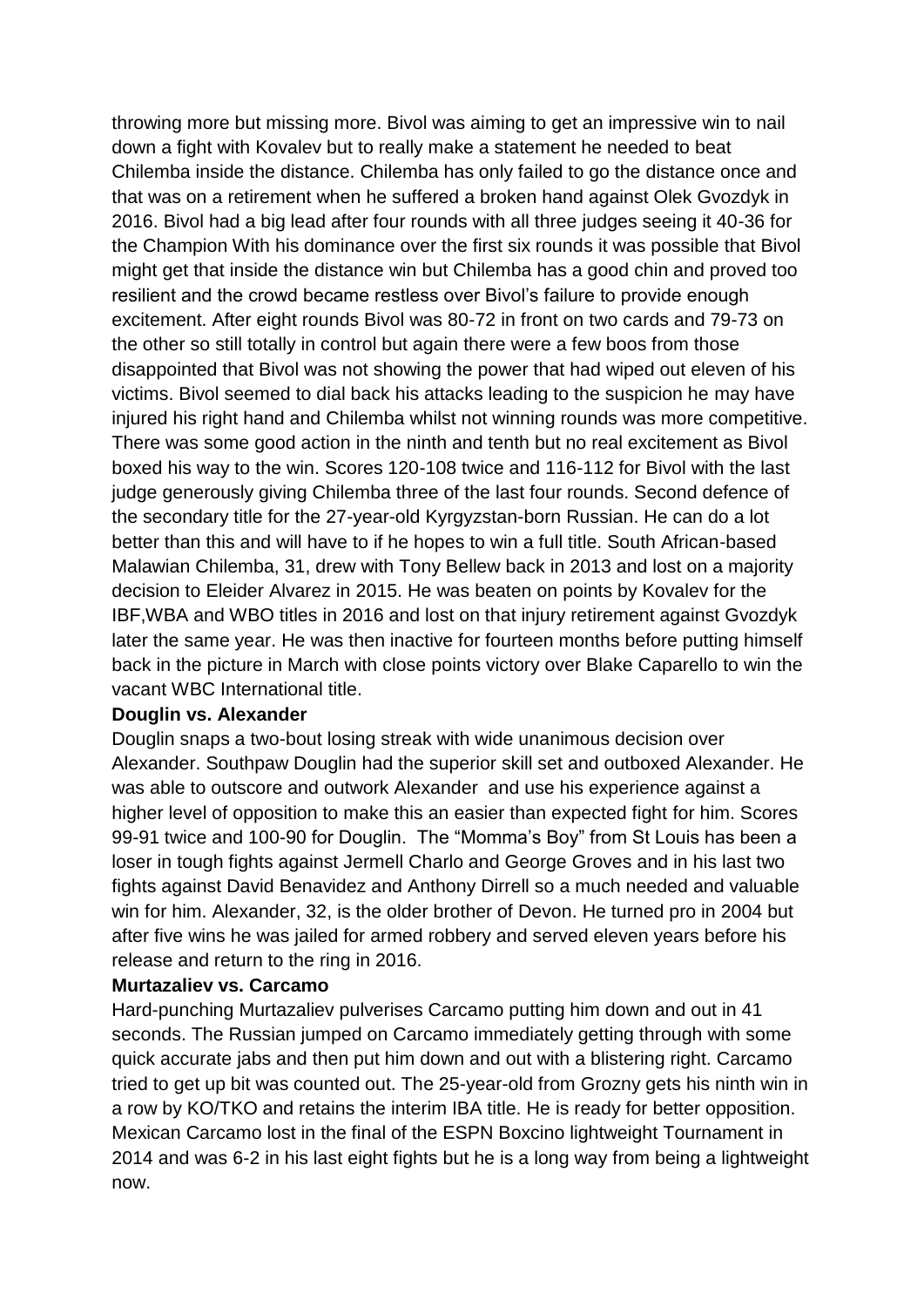#### **Galarza vs. Duarte**

Galarza also gets an early night but takes a bit longer than Murtazaliev. After taking the first round Galarza put Duarte on the canvas with a right to the body. Duarte beat the count but was still in pain and another body punch proved too much for him and he went down for the full count. After starting his career with a 17-0-2 unbeaten run Galarza was stopped in six rounds by Jarrett Hurd and then lost a majority decision to Ishe Smith. The 31-year-old from Brooklyn then took two years out before returning with a win in November last year and has now added two more wins. New York-based Brazilian Duarte has lost five in a row.

#### **Dargan vs. Perez**

Dargan eases his way back into the active ranks with comfortable win over Colombian loser Perez. Scores 60-54 for Dargan from all three judges. Now 33 Dargan looked a cert to make waves in the paid ranks when he first turned pro in 2007. He had been US National champion twice and won a gold medal at the 2007 Pan American Games. He regularly sparred with Bernard Hopkins and top trainer Naazim Richardson was his uncle. He won his early pro bouts but did not entertain or impress and although he ran up eighteen victories he drifted away after being floored and outpointed by Canadian Tony Luis in January 2015. He married and went into reality TV but seems to have decided to give boxing another shot but it is likely to be too late for him to make it to the top. Perez is now 1-7 in his last 8 fights,

## **Uniondale, NY, USA: Welter: Andre Berto (32-5) W PTS 12 Devon Alexander (27-5-1). Welter; Luis Collazo (38-7) W PTS 10 Bryant Perrella (15-2). Super Middle; Peter Quillin (34-1-1) W PTS 10 J'Leon Love (24-2-11ND). Welter: Sergey Lipinets (14-1) W PTS 10 Erick Bone (20-6), Light Heavy: Marcus Browne (22-0) W PTS 10 Lenin Castillo (18-2-1). Light: Richard Commey (27-2) W TKO 2 Yardley Armenta (24-11,1ND). Super bantam: Brandon Figueroa (16-0) W TKO 1 Luis Suarez (13-0). Super Light: Gary Antuanne Russell (7-0) W KO 1 Jose Esquivel (10-8).**

#### **Berto vs. Alexander**

Berto comes from behind and from a third round knockdown to take a split decision over Alexander in a vital fight for both former champions. Over the first two rounds southpaw Alexander was using his superior hand speed to score on the outside. Berto needed to get inside to be effective but Alexander was tying him up and there was too much clinching and some ungentlemanly conduct going on. Just ten seconds into the third round Alexander landed a hard left hook and as Berto turned away Alexander landed three punches to the back of Berto's head and swung Berto to the floor. The left had been a good punch but the referee ignored the foul blows that followed and gave Berto a count. He was not hurt but Alexander continued to be first to the punch over the next four rounds and with the 10-8 in the third was way out in front but it was a nasty ugly fight. The fight changed in the seventh. Now Alexander's jab was less effective and he was moving less. Berto was able to get in close and score with clubbing shots to head and body. Berto suffered an equipment malfunction in the seventh as his protector cup dropped out of the bottom of his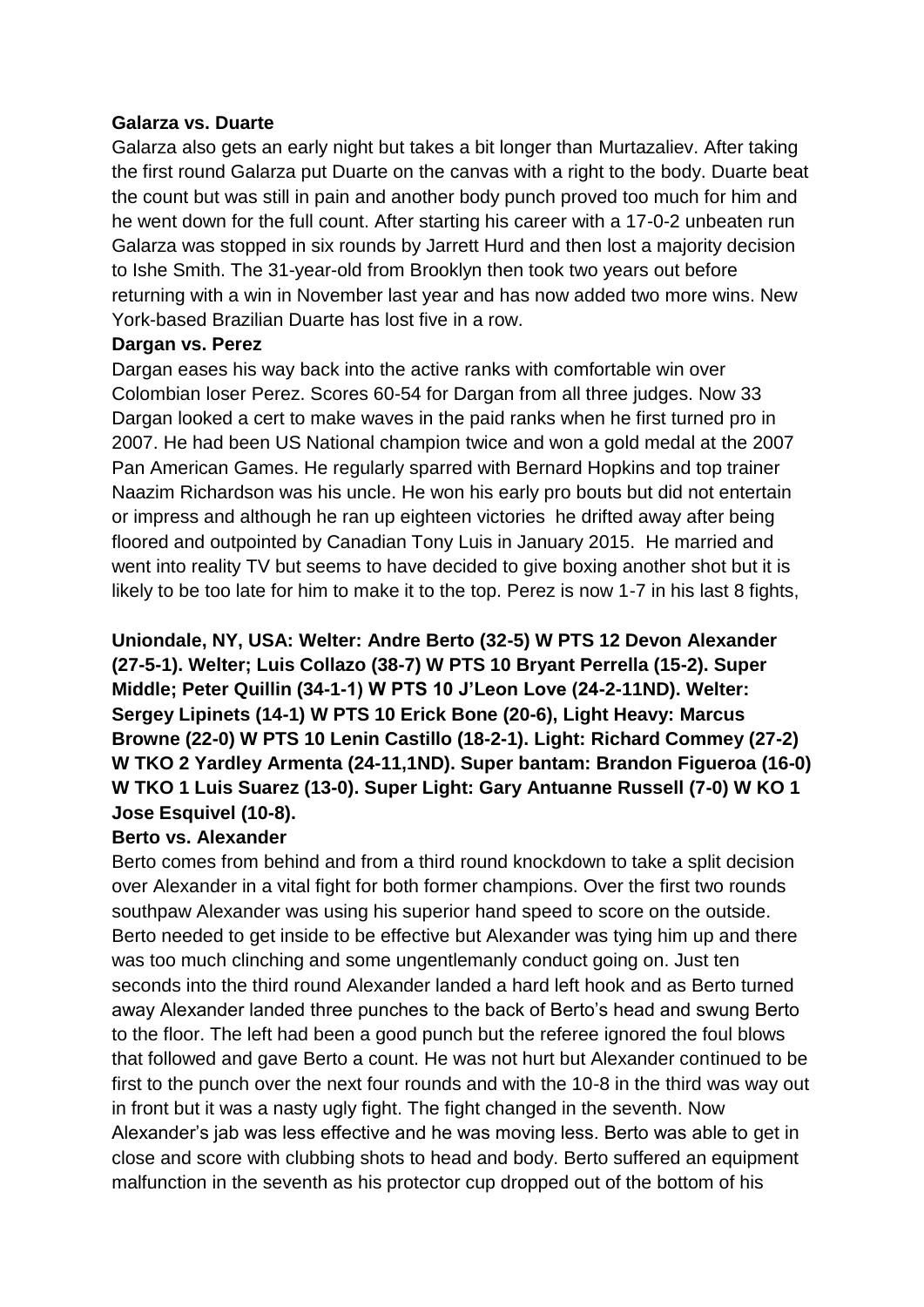shorts which left him a little vulnerable for a while. He continued to bully Alexander now his strength rather than any skill was putting him in control. Alexander was still getting home with some jabs and left hooks but Berto was winning the rounds and the only question was whether he had done enough to overtake Alexander's big early lead. Two judges thought so. Scores 115-112 twice for Berto and 114-113 for Alexander. The 34-year-old Berto, a former IBF and WBC welter champion, looked on the slide with back-to-back losses to Robert Guerrero in 2012 and a stoppage by Jesus Soto Karass in 2013. He was given a chance to challenge Floyd Mayweather Jr for the WBA and WBC title in 2015 but was outclassed. It has been up-and-down for him since then as he knocked out Victor Ortiz in 2016 and was stopped in nine rounds by Shawn Porter in April 2017 his last fight before this. His loss to Porter and his inactivity had seen him drop out of the ratings but he must hope that this win will get him back in the ratings with an outside chance of one more title shot. Alexander, 31, suffered back-to-back losses to Amir Khan and Aaron Martinez and was then inactive for two years until returning with a win in November last year. He had drawn with Victor Ortiz in another clash of former welterweight champions in February and was rated No 5(4|) by the IBF but his chance of a title fight has gone with this loss. **Collazo vs. Perrella** 

Age seems no barrier to Brooklyn southpaw Collazo as he shakes off the rust from 18 months of inactivity to take a majority verdict over the younger Perrella. Collazo was taking the fight to Perrella from the outset. Getting in close and denying Perrella punching room. Perrella has won thirteen of his fights by KO/TKO but his power never troubled Collazo who kept rolling forward and scoring inside. Perrella had some good spells and made the fight close but he was being outworked and hustled out of stride by the more experienced Collazo. Perrella was effective at distance but just never had enough room with Collazo in his face for the whole fight and the former holder of the secondary welterweight title looked a clear winner but had to settle for a majority decision. Scores 98-92 and 96-94 for Collazo and 95-95. Now 37 Collazo had been inactive due to an injury to his left arm. His last fight before the time off was a sixth round kayo of 21-1 Sammy Vasquez so Collazo still has a part to play at welterweight. Perrella was highly rated after being 14-0 with 13 wins by KO/TKO but was derailed by a fourth round stoppage loss to Yordenis Ugas in 2016. He was inactive for 15 months before scoring a win over Alex Martin in December. **Quillin vs. Love**

Quillin continues to fight his way back into contention with a win over Love. Now up at super middle he impressed with comfortable victory over rated Love. It was a cool composed performance by Quillin. He used a strong jab to get on the front foot and did all of the pressing. Love just seemed content to let Quillin set the pace and he rarely looked threatening. After a few rounds Quillin used the jab less realising he could come forward without any danger and he began to throw more hooks and uppercuts. Quillin put in a big effort in the eighth with a furious attack that had Love pinned to the ropes for the early part of the round. The attack seemed to wake Love and he launched an attack of his own showing real fire for the first time in the fight . It was only a brief flame soon extinguished and after ten rounds Quillin had won by a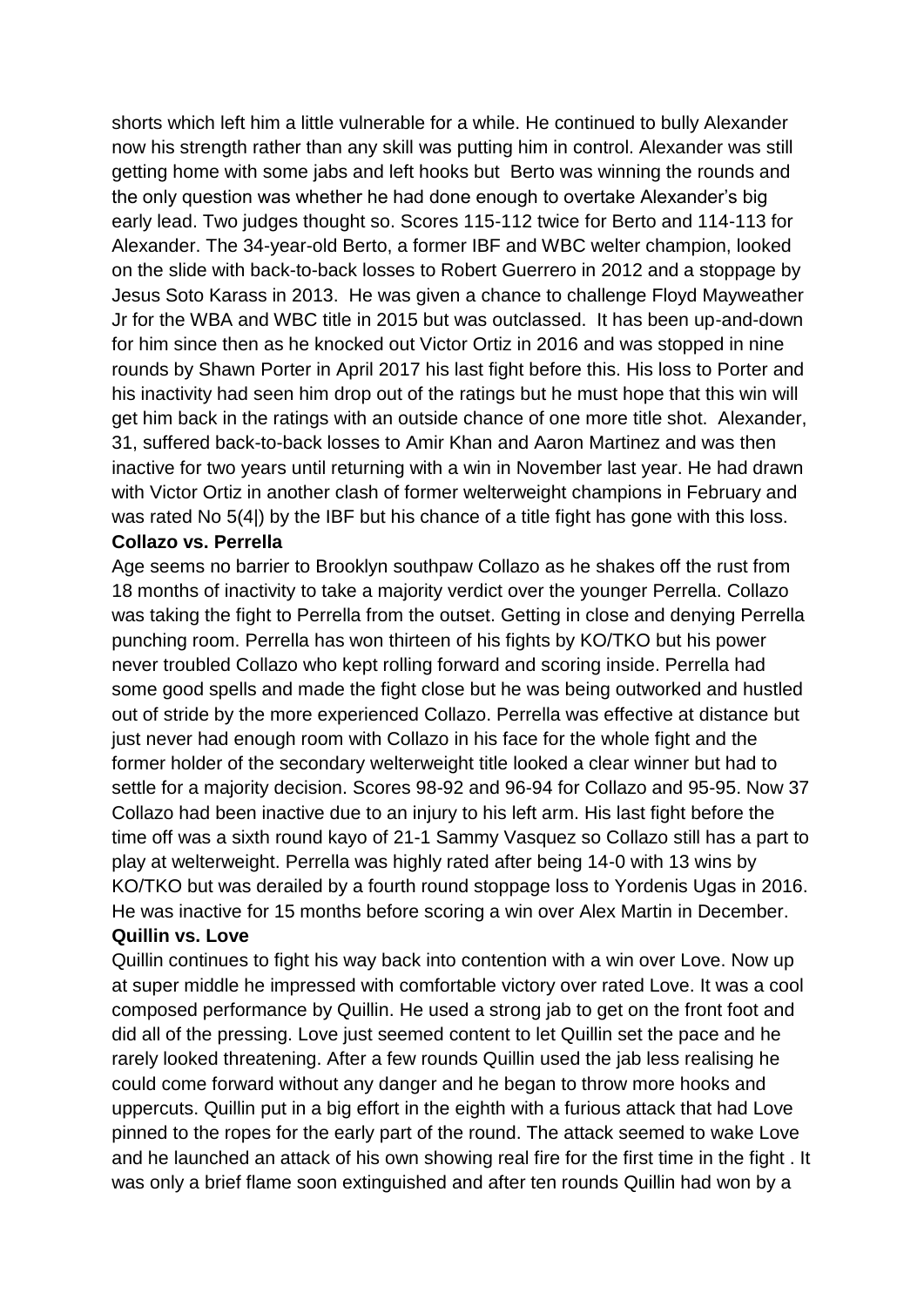wide margin but had not really been tested. Scores 98-92 twice and 99-91 for Quillin. The 35-year-old Quillin, a former undefeated WBO champion, was obliterated inside a round by Daniel Jacobs in a fight for the secondary WBA title in December 2015. Following that he was inactive and struggled with depression before returning 21 months later with a win over Dashon Johnson in September. With this win over Love, who was rated IBF 6(5) and WBO 9, if all goes well in his next couple of fights he could land a title shot. After a shock kayo loss to Rogelio Medina in 2014 Love had gradually rebuilt with six wins over moderate level opposition and a technical draw with Abraham Han but he performed poorly here so is back to square one.

#### **Lipinets vs. Bone**

Lipinets moves up to welterweight with a win but not a sparkling performance and he has to settle for a majority decision. Lipinets made a slow start but in the end his better boxing and harder punch made the difference. Once he was untracked Lipinets began to do some damage and Bone's nose was pouring blood for much of the fight. Neither fighter's work rate was high and many of the rounds were close which led to some widely divergent scores on the cards which came out at 99-91 and 98-92 for Lipinets and 95-95. The Kazak "Samurai" was having his first fight since being floored and losing his IBF super light title to Mikey Garcia on a unanimous decision in March. He will have to do better than this if he is to make his mark at welter. Ecuadorian Bone lost four in a row to Shawn Porter. Chris Algieri, Miguel Vazquez and Eddie Ramirez but had done a measure of reconstruction with wins in four fights against moderate opposition.

#### **Browne vs. Castillo**

Browne keeps bust whilst waiting for the situation in the light heavyweight division to become less murky and hopefully land a title shot. He took the unanimous decision but suffered a knockdown in the fifth. Browne had speed, skill and accuracy over Dominican Castillo. Browne used a strong, quick jab to both score and break up Castillo's attacks. He might have been able to turn that supremacy in to a stoppage win but he fought in spurts and did not press his attacks hard enough. Browne looked to have swept the first four rounds but in the fifth as they exchanged punches Browne went down. It looked partially to be a slip but it was counted so a 10-8 round for Castillo. Browne was back in control in the sixth and Castillo was unable to replicate his fifth round success and was outboxed by Brown the rest of the way. Scores 98-91 twice and 97-92 for Browne. The 27-year-old New York southpaw, a 2012 Olympian, is rated No 2 by the WBA, WBC and WBO. He was in line for a fight with Sergey Kovalev but was pushed aside after his arrest over a domestic matter. Hopefully he will get the chance at a title later this year or early next. Castillo's only defeat came in an eight round fight with Thomas Williams in February last year when he lost a majority verdict.

#### **Commey vs. Armenta**

Commey uses Armenta as target practice as he stays in shape and ready for a fight with Mikey Garcia. The talented Ghanaian floored Armenta in the first and had him stunned and floundering in the second when the referee halted the fight. The 31 year-old Commey is in line for a shot at Garcia. As part of the agreement to the Mike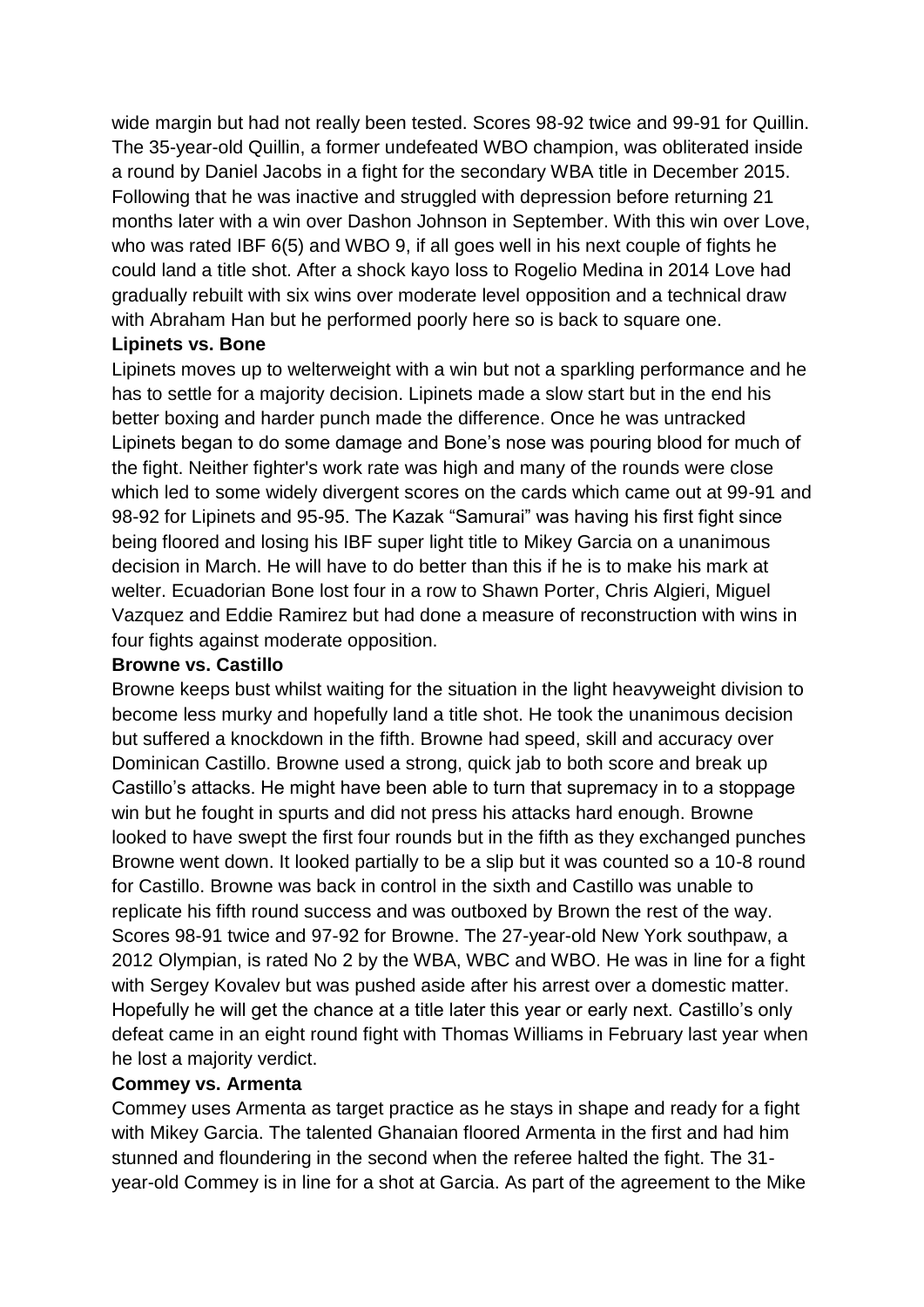Garcia vs. Robert Easter unification match the IBF stipulated that the winner had to fight the highest available challenger and Commey is the IBF No 1. It is likely that the WBC title would also therefore be on the line. Commey lost a hotly disputed split decision to Easter for the IBF title in 2016 so deserves his chance. Armenta has been in some tough matches and this is his eighth loss by KO/TKO.

#### **Figueroa vs. Suarez**

Texan Figueroa took longer to get to the ring than he did to end this fight as he put Suarez down and out after just 49 seconds. The 21-year-old "Heartbreaker" has ten wins by KO/TKO. No names on his record yet but in his last four fights he has beaten experienced opposition and an unbeaten Suarez.

#### **Russell vs. Esquivel**

Russell makes it seven from seven by KO/TKO and five in the first round. If you blinked you missed this one. Russell came out fast and landed a right hook to the head and a left hook to the body and the fight was over after just 25 seconds. The 22-year-old is the younger brother of WBC featherweight champion Gary Junior. He and Gary were both selected to represented the US at the Olympics, Gary Jr in 2008 and Gary Antuanne in Rio but Gary Jr did not get the chance to box in Beijing as he fainted prior to his fight so was not allowed to compete. Two other members of the family also box and they are the only family to have had four members win National Golden Gloves titles. Life would be easier for those writing about them if their father had not named them all Gary! Mexican Esquivel is 1-7 in his last 8 fight but this his first loss by KO/TKO.

## **Cardiff, Wales: light: Joe Cordina (8-0) W PTS 12 Sean Dodd (15-4-1).Welter: Daniyar Yeleussinov (3-0) W PTS 6 Gabor Gorbics (24-12). Feather: Jordan Gill (21-0) W TKO 1 David Berna (16-5). Bantam: Sean McGoldrick (7-0) W PTS 8 Dylan McDonagh (3-1). Super Bantam: Gamal Yafai (15-1) W TKO 3 Jose Aguilar (16-51-4). Light: Scott Cardle (23-2-1) W PTS 6 Michael Mooney (8-52-1). Light Heavy: Anthony Sims (15-0) W TKO 4 Stanislav Eschner (10-10-1). Cordina vs. Dodd**

Cordina returns to his home city and outpoints Dodd to win the vacant Commonwealth title and defend the WBA International title. Cordina was in charge from the first bell. He had edges in height and reach, exaggerated by Dodd fighting out of a crouch, greater hand speed quicker foot work and a fluid style. He kept Dodd on the back foot stabbing out his jab and throwing long rights. Dodd was boxing cautiously not taking any chances and probably planning for a long fight which might give Cordina problems as the former amateur star had only eighteen rounds behind him as a pro and had not yet gone past the fourth round for a win. Dodd showed a good jab and had some success when he could get in close or take Cordina to the ropes. Cordina worked the body well with hooks from both hands and landed flashing combinations. Dodd pressed more the longer the fight went on and managed to drag Cordina into a brawl on occasion. He also tested Cordina's chin a few times but with only three wins by KO/TKO he is not classed as a heavy puncher.. Cordina showcased some sparkling skills although occasionally handing the initiative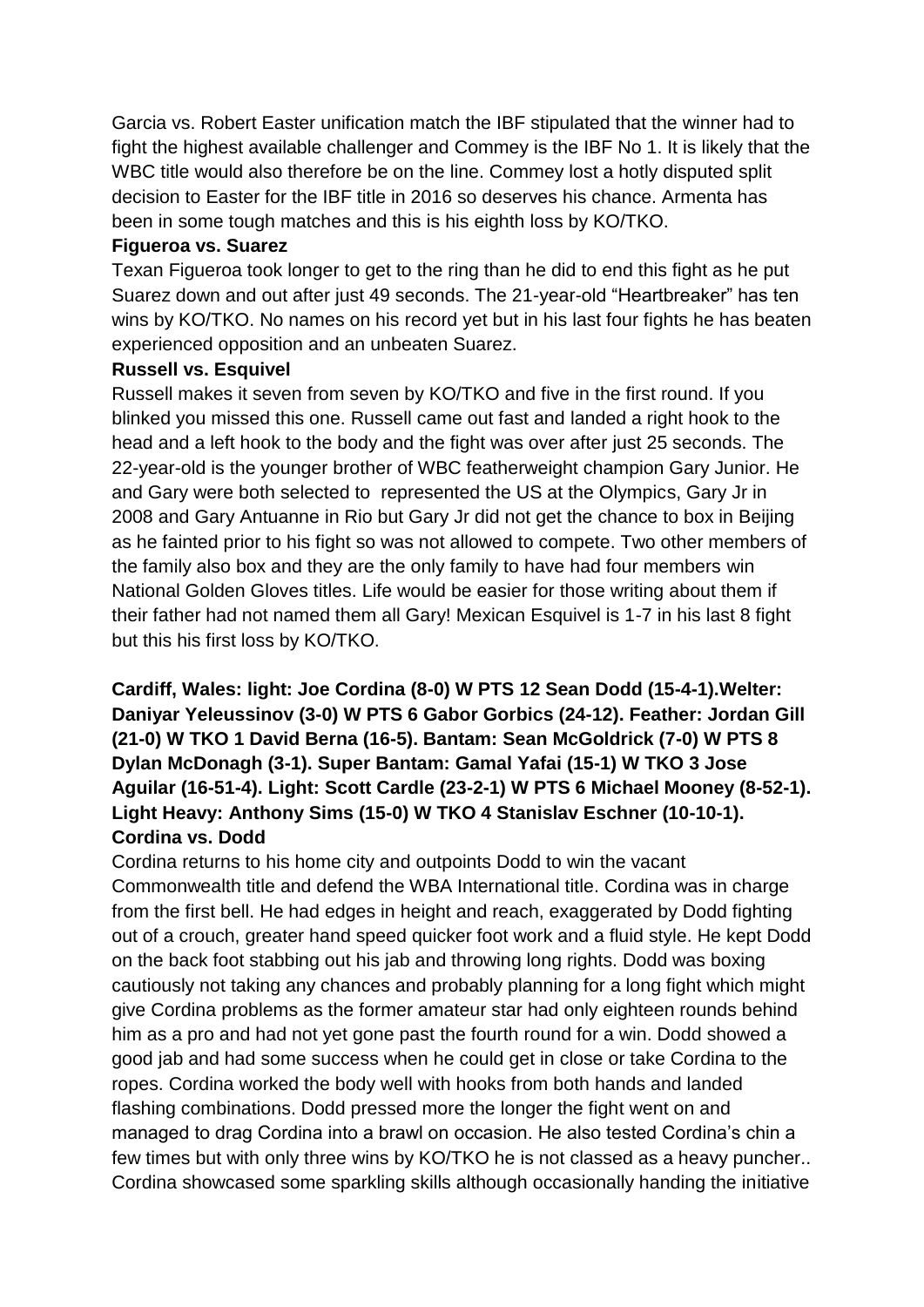to Dodd and showing some excellent reflexes and good defensive work. Dodd worked hard and made Cordina work hard. In the end it was Dodd who showed signs of tiring over the late rounds but for all of his dominance Cordina never totally subdued Dodd or looked likely to stop him. Cordina won clearly and and importantly showed in only his eighth fight that he can go twelve rounds. Scores 120-109, 119- 119 and 117-112 all for Cordina. The 26-year-old Welshman has glittering amateur credentials winning a gold medal at the European Championships, a bronze at the Commonwealth Championships and a silver medal at the World Combat Games as well as representing Wales at the 2011, 2013 and 2015 World Championships and the 2016 Olympics. He has lots of talent and this fight shows he is being managed sensibly and could go far. Dodd, 34, a former Commonwealth and WBC International champion had beaten Gary Buckland, drawn with Scott Cardle and beaten Thomas Stalker but lost his Commonwealth title in April when he was stopped by Tommy Coyle.

#### **Yeleussinov vs. Gorbics**

Yeleussinov outclasses travelling loser Gorbics. The Rio gold medal winner looked to be heading for a quick finish when he dazed Gorbics in the second with a right and raked Gorbics with an array of punches in the third and fourth. Despite the punishment and a bloodied and swollen face Gorbics did not cave in and lasted to the final bell. Referee's score 60-54 for Yeleussinov. That failure to stop Gorbics was disappointing but the Kazak southpaw is still adjusting to the pro ranks and is an outstanding talent. Hungarian Gorbics falls to 1-7 in his last 8 fights but usually goes the distance.

#### **Gill vs. Berna**

Gill gets a rare inside the distance win as he stops Berna in the first round. Gill peppered Berna with jabs and a right to the temple put the Hungarian down. He was up in time to beat the count but was unsteady on his pins. Gill bundled him to the ropes and as it seemed Berna was going down he stepped away. Berna managed to avoid going down but then he did go down under Gill's next attack and the referee stopped the fight. Most of Gill's opposition has been passable at best but he took a big step up in February with a win over former Commonwealth champion Jason Cunningham and a shot at the British title is the next logical step. Fifth loss by KO/TKO for Berna.

#### **McGoldrick vs. McDonagh**

McGoldrick moves up to eight rounds and gets a win but is pushed all the way by Irish novice McDonagh before getting the referee's decision on a score of 78-76. The former Commonwealth gold medal winner was fighting in his native Wales for the first time as a pro and this proved a tougher test than expected but McDonagh was a good level amateur so not a complete novice.

#### **Yafai vs. Aguilar**

Yafai gets a few rounds of work from perennial loser Aguilar. The Nicaraguan stood up well to the punishment and is an experienced survivor callable of spoiling his way to survival but Yafai did not let him stay around long. In the third a wicked left to the body saw Aguilar turn away and go down on one knee in agony and the fight was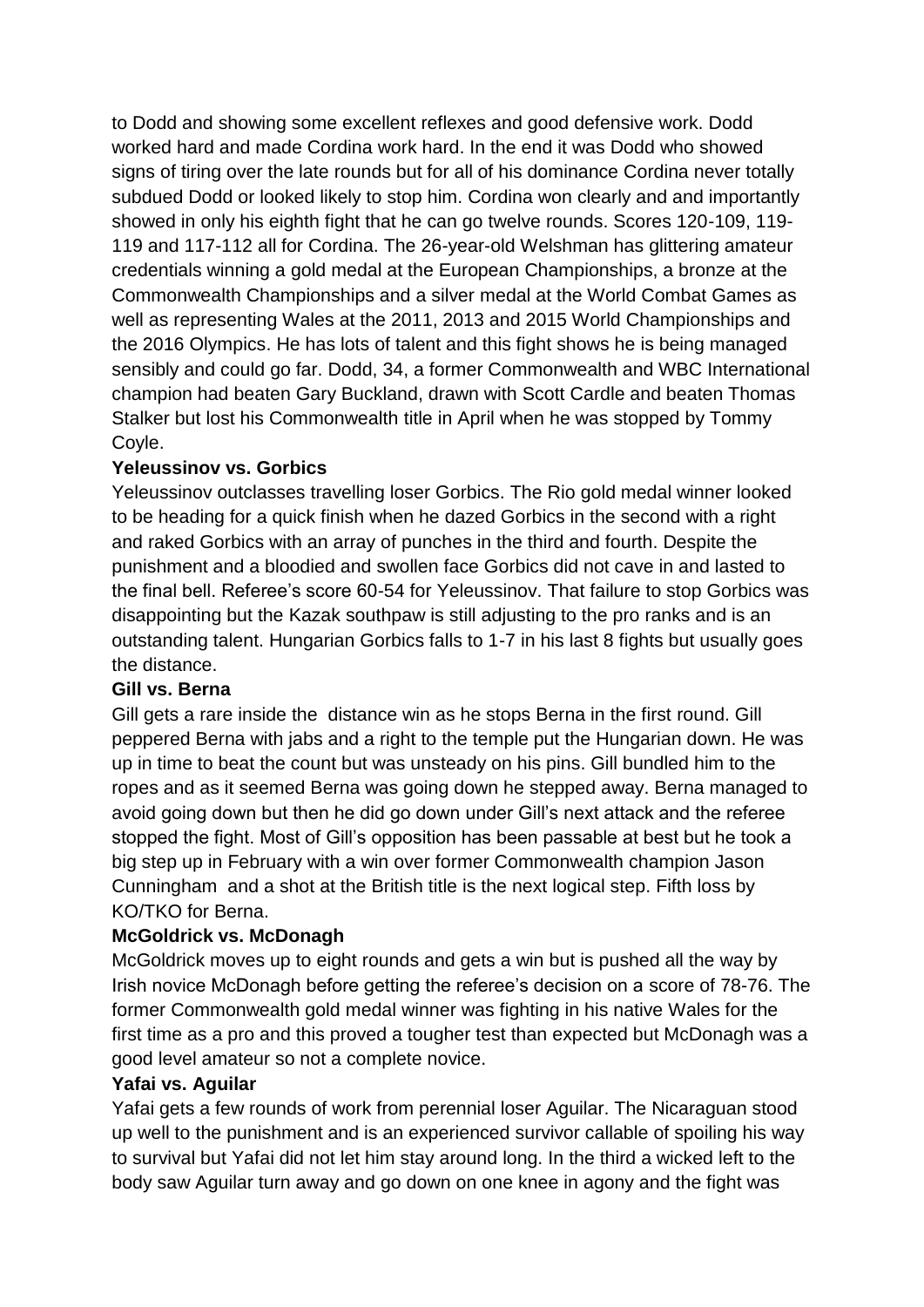stopped.. The 26-year-old "Birmingham Beast" , a former undefeated Commonwealth champion., suffered his only loss on a unanimous decision against Gavin McDonnell in March but that will be only a temporary setback for the talented younger brother of WBA super fly champion Khalid. It is now 35 losses in a row for Aguilar.

#### **Cardle vs. Mooney**

As with Yafai Cardle is also on the rebound and as with Yafai he was facing an experienced loser/survivor. Cardle punished Mooney all the way and won every round. The referee scored this one 60-54 for Cardle. The former British champion had his 20-bout winning streak ruined when he lost his National title on a majority decision against Robbie Barrett in April last year. He suffered a second set-back when he was halted by Lewis Ritson in two rounds in March. Only three losses by KO/TKO for Mooney but he is 0-40-1 in his last 41 fights.

#### **Sims vs. Eschner**

Sims gets his career back on the road with stoppage of Czech Eschner. After a slow start Sims put Eschner down in the second with a series of punches. Eschner survived and got though the third but in the fourth a left hook unhinged Eschner's legs and when Sims landed a heavy right the referee stopped the fight. Sims, 23,a cousin of Floyd Mayweather Jr. won his first pro fight on points but has won his fourteen subsequent fights by KO/TKO. He competed at the World Youth Championships and won a silver medal at the US National Championships losing to Marcus Browne in the final. He signed with Don King in 2016 but that has not worked for him and this is his first fight since February 2017. He is now signed to Matchroom.

## **Marbella, Spain: Welter: Kerman Lejarraga (25-0) W TKO 6 Jhonny Navarrete (31-14-20). Super Welter: Navid Mansouri (18-1-2) W PTS 6 Mamadou Goita (5- 10-2). Bantam Ryan Farrag (19-3) W TKO 5 Jefferson Vargas (5-10). Lejarraga vs. Navarrete**

European champion Lejarraga gets inside the distance win over late substitute Navarette. Lejarraga was stalking after the Mexican and landing heavy left hooks to the body. Navarrete kept prodding out his left jab and then changing guard but there was no power in the punches. A hard combination hurt Navarrete in the second and he stood and traded punches but could not halt the march of Lejarraga. The Spaniard was walking through Navarrete's punches and breaking down his resistance. In the sixth a left to the body forced Navarrete to go down on one knee. He was up at seven and bravely tried to punch his way out of trouble but another body punch dropped him to his knees. He beat the count but the referee had seen enough and stopped the fight. The 26-year-old "Revolver" makes it 21 wins by KO/TKO as he gets in some work prior to defending his European title against Frankie Gavin in November. "Cowboy" Navarrete came in at just a couple of days notice as a replacement for Italian Michele Di Rocco. He is one of only five fighters to have taken Jaime Munguia the distance.

#### **Mansouri vs. Goita**